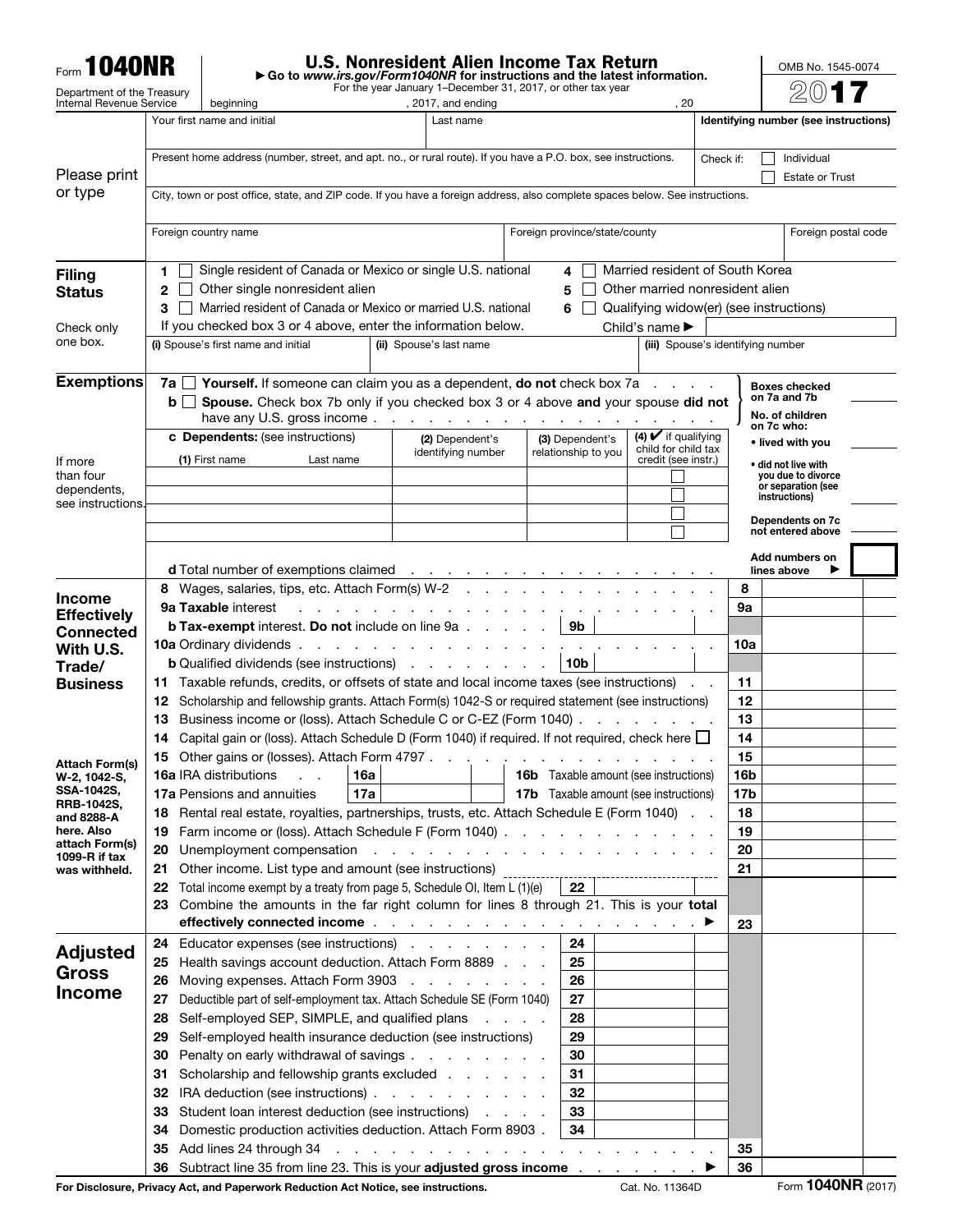| Form 1040NR (2017) |                                                                                                                    |                                                                                                          | Page 2                                                                                                                                                       |
|--------------------|--------------------------------------------------------------------------------------------------------------------|----------------------------------------------------------------------------------------------------------|--------------------------------------------------------------------------------------------------------------------------------------------------------------|
|                    | 37 Amount from line 36 (adjusted gross income)                                                                     |                                                                                                          | 37                                                                                                                                                           |
| <b>Tax and</b>     | 38                                                                                                                 |                                                                                                          | 38                                                                                                                                                           |
| <b>Credits</b>     | 39                                                                                                                 |                                                                                                          | 39                                                                                                                                                           |
|                    | Exemptions (see instructions)<br>40                                                                                | and a series of the contract of the contract of the con-                                                 | 40                                                                                                                                                           |
|                    | 41                                                                                                                 | <b>Taxable income.</b> Subtract line 40 from line 39. If line 40 is more than line 39, enter -0-         | 41                                                                                                                                                           |
|                    | <b>Tax</b> (see inst.). Check if any is from Form(s): $a \Box 8814$<br>42                                          | $\mathbf{b}$   4972                                                                                      | 42                                                                                                                                                           |
|                    | 43                                                                                                                 | <b>Alternative minimum tax</b> (see instructions). Attach Form 6251                                      | 43                                                                                                                                                           |
|                    |                                                                                                                    |                                                                                                          | 44                                                                                                                                                           |
|                    | 44                                                                                                                 | Excess advance premium tax credit repayment. Attach Form 8962                                            |                                                                                                                                                              |
|                    | 45                                                                                                                 |                                                                                                          | 45                                                                                                                                                           |
|                    | Foreign tax credit. Attach Form 1116 if required<br>46                                                             | 46                                                                                                       |                                                                                                                                                              |
|                    | Credit for child and dependent care expenses. Attach Form 2441<br>47                                               | 47                                                                                                       |                                                                                                                                                              |
|                    | Retirement savings contributions credit. Attach Form 8880<br>48                                                    | 48                                                                                                       |                                                                                                                                                              |
|                    | Child tax credit. Attach Schedule 8812, if required<br>49                                                          | 49                                                                                                       |                                                                                                                                                              |
|                    | Residential energy credit. Attach Form 5695<br>50                                                                  | 50                                                                                                       |                                                                                                                                                              |
|                    | Other credits from Form: $\mathbf{a}$ 3800 $\mathbf{b}$ 3801 $\mathbf{c}$<br>51                                    | 51                                                                                                       |                                                                                                                                                              |
|                    | 52                                                                                                                 | Add lines 46 through 51. These are your <b>total credits</b>                                             | 52                                                                                                                                                           |
|                    | 53                                                                                                                 | Subtract line 52 from line 45. If line 52 is more than line 45, enter -0- $\ldots$ $\ldots$              | 53                                                                                                                                                           |
|                    | 54                                                                                                                 | Tax on income not effectively connected with a U.S. trade or business from page 4, Schedule NEC, line 15 | 54                                                                                                                                                           |
| <b>Other</b>       | Self-employment tax. Attach Schedule SE (Form 1040)<br>55                                                          | and a state of the state of the                                                                          | 55                                                                                                                                                           |
| <b>Taxes</b>       | Unreported social security and Medicare tax from Form: $a \Box 4137$<br>56                                         |                                                                                                          | $b$ 8919<br>56                                                                                                                                               |
|                    | 57                                                                                                                 | Additional tax on IRAs, other qualified retirement plans, etc. Attach Form 5329 if required              | 57                                                                                                                                                           |
|                    | Transportation tax (see instructions)<br>58                                                                        | and the contract of the contract of the contract of the                                                  | 58                                                                                                                                                           |
|                    | 59a Household employment taxes from Schedule H (Form 1040)                                                         |                                                                                                          | 59a                                                                                                                                                          |
|                    | <b>b</b> First-time homebuyer credit repayment. Attach Form 5405 if required                                       |                                                                                                          | 59 <sub>b</sub>                                                                                                                                              |
|                    |                                                                                                                    |                                                                                                          | 60                                                                                                                                                           |
|                    | 61                                                                                                                 |                                                                                                          | 61                                                                                                                                                           |
|                    | <b>62</b> Federal income tax withheld from:                                                                        |                                                                                                          |                                                                                                                                                              |
| <b>Payments</b>    | <b>a</b> Form(s) W-2 and 1099                                                                                      | 62a                                                                                                      |                                                                                                                                                              |
|                    | <b>b</b> Form(s) 8805.                                                                                             | 62b                                                                                                      |                                                                                                                                                              |
|                    | <b>c</b> Form(s) 8288-A                                                                                            | 62c                                                                                                      |                                                                                                                                                              |
|                    | <b>d</b> Form(s) 1042-S $\ldots$ $\ldots$ $\ldots$ $\ldots$ $\ldots$ $\ldots$ $\ldots$                             | 62d                                                                                                      |                                                                                                                                                              |
|                    | 63 2017 estimated tax payments and amount applied from 2016 return                                                 | 63                                                                                                       |                                                                                                                                                              |
|                    | Additional child tax credit. Attach Schedule 8812<br>64                                                            | 64                                                                                                       |                                                                                                                                                              |
|                    |                                                                                                                    | 65                                                                                                       |                                                                                                                                                              |
|                    | Net premium tax credit. Attach Form 8962<br>65                                                                     | and a state of the state of<br>66                                                                        |                                                                                                                                                              |
|                    | Amount paid with request for extension to file (see instructions)<br>66                                            |                                                                                                          |                                                                                                                                                              |
|                    | 67 Excess social security and tier 1 RRTA tax withheld (see instructions)                                          | 67                                                                                                       |                                                                                                                                                              |
|                    | 68 Credit for federal tax paid on fuels. Attach Form 4136                                                          | 68                                                                                                       |                                                                                                                                                              |
|                    | Credits from Form: $a$ 2439 <b>b</b> Reserved <b>c</b> 8885 <b>d</b><br>69                                         | 69                                                                                                       |                                                                                                                                                              |
|                    | Credit for amount paid with Form 1040-C<br>70                                                                      | 70                                                                                                       |                                                                                                                                                              |
|                    | Add lines 62a through 70. These are your total payments<br>71                                                      | and a strong control of                                                                                  | 71                                                                                                                                                           |
| <b>Refund</b>      | 72 If line 71 is more than line 61, subtract line 61 from line 71. This is the amount you overpaid                 |                                                                                                          | 72                                                                                                                                                           |
| Direct deposit?    | 73a Amount of line 72 you want refunded to you. If Form 8888 is attached, check here $\Box$                        |                                                                                                          | 73a                                                                                                                                                          |
| See                | <b>b</b> Routing number                                                                                            | <b>c</b> Type:<br>Checking $\Box$                                                                        | Savings                                                                                                                                                      |
| instructions.      | <b>d</b> Account number                                                                                            |                                                                                                          |                                                                                                                                                              |
|                    | e If you want your refund check mailed to an address outside the United States not shown on page 1, enter it here. |                                                                                                          |                                                                                                                                                              |
|                    |                                                                                                                    |                                                                                                          |                                                                                                                                                              |
|                    | 74 Amount of line 72 you want applied to your 2018 estimated tax >                                                 | 74                                                                                                       |                                                                                                                                                              |
| <b>Amount</b>      | 75 Amount you owe. Subtract line 71 from line 61. For details on how to pay, see instructions                      |                                                                                                          | 75                                                                                                                                                           |
| <b>You Owe</b>     | <b>76</b> Estimated tax penalty (see instructions)                                                                 | 76<br>and a state of the                                                                                 |                                                                                                                                                              |
| <b>Third Party</b> | Do you want to allow another person to discuss this return with the IRS? See instructions                          |                                                                                                          | No<br>$\Box$ Yes. Complete below.                                                                                                                            |
| <b>Designee</b>    | Designee's name ▶                                                                                                  | Phone<br>no.                                                                                             | Personal identification<br>number (PIN)                                                                                                                      |
|                    |                                                                                                                    |                                                                                                          | Under penalties of perjury, I declare that I have examined this return and accompanying schedules and statements, and to the best of my knowledge and        |
| <b>Sign Here</b>   |                                                                                                                    |                                                                                                          | belief, they are true, correct, and complete. Declaration of preparer (other than taxpayer) is based on all information of which preparer has any knowledge. |
| Keep a copy of     | Your signature                                                                                                     | Your occupation in the United States<br>Date                                                             | If the IRS sent you an Identity                                                                                                                              |
| this return for    |                                                                                                                    |                                                                                                          | Protection PIN, enter it here<br>(see instr.)                                                                                                                |
| your records.      |                                                                                                                    |                                                                                                          |                                                                                                                                                              |
|                    | Print/Type preparer's name                                                                                         | Preparer's signature                                                                                     | <b>PTIN</b><br>Date<br>if                                                                                                                                    |
| Paid               |                                                                                                                    |                                                                                                          | Check I<br>self-employed                                                                                                                                     |
| <b>Preparer</b>    | Firm's name ▶                                                                                                      |                                                                                                          | Firm's EIN ▶                                                                                                                                                 |
| <b>Use Only</b>    | Firm's address ▶                                                                                                   | Phone no.                                                                                                |                                                                                                                                                              |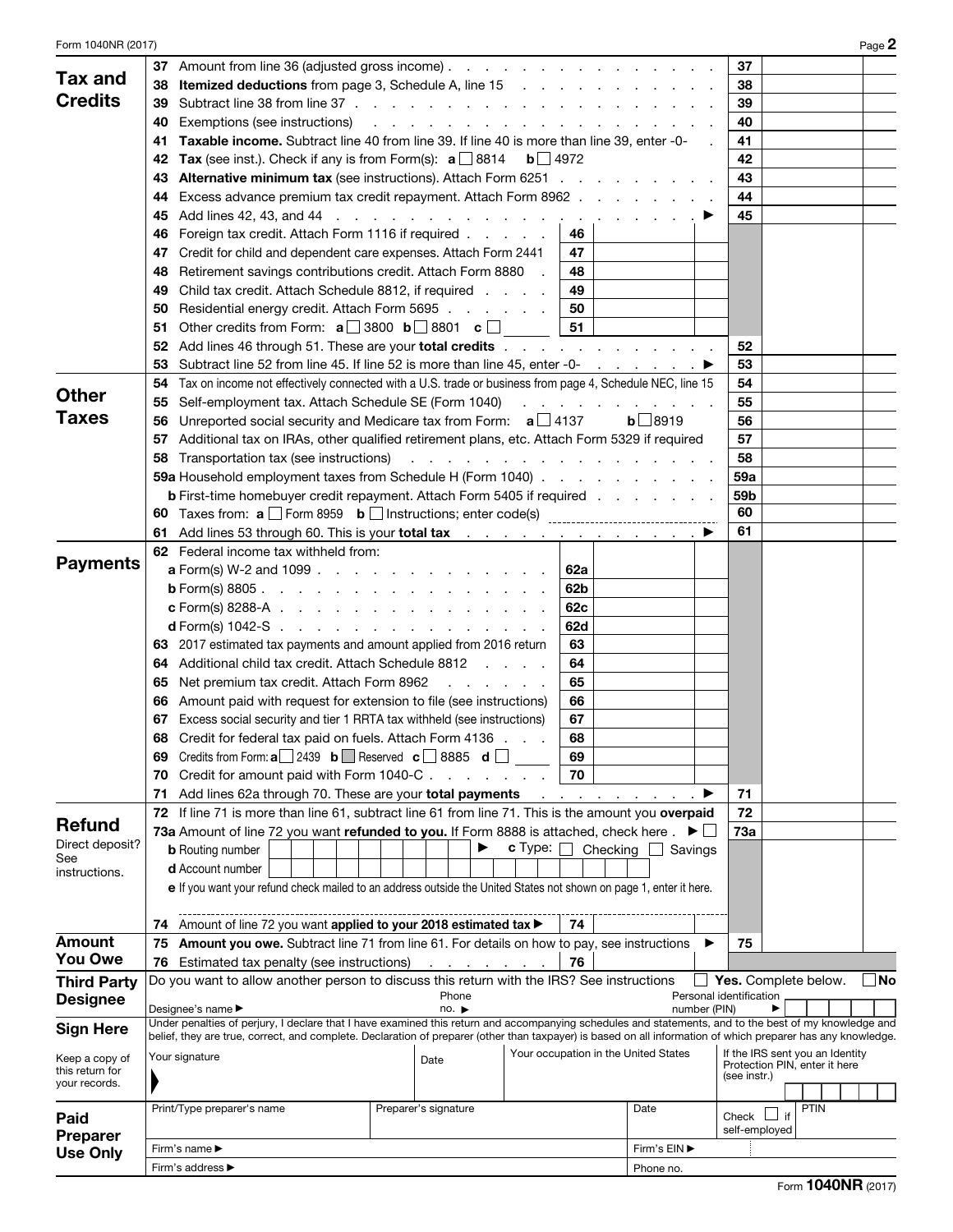|                                                                                    |                | $\frac{1}{2}$                                                                                                                                                                                                                  |    |  |
|------------------------------------------------------------------------------------|----------------|--------------------------------------------------------------------------------------------------------------------------------------------------------------------------------------------------------------------------------|----|--|
| <b>Taxes You</b>                                                                   |                |                                                                                                                                                                                                                                |    |  |
| Paid                                                                               | 1              | State and local income taxes <u>.</u>                                                                                                                                                                                          | 1  |  |
| Gifts<br>to U.S.                                                                   |                | Caution: If you made a gift and received a benefit in<br>return, see instructions.                                                                                                                                             |    |  |
| <b>Charities</b>                                                                   | $\mathbf{2}$   | Gifts by cash or check. If you made any gift of \$250 or more,<br>see instructions<br>$\mathbf{2}$                                                                                                                             |    |  |
|                                                                                    | 3              | Other than by cash or check. If you made any gift of \$250 or<br>more, see instructions. You must attach Form 8283 if the<br>amount of your deduction is over \$500<br>3                                                       |    |  |
|                                                                                    | 4              | Carryover from prior year<br>4                                                                                                                                                                                                 |    |  |
|                                                                                    | 5              | Add lines 2 through 4 research and a research of the second second second second in the second second second second second second second second second second second second second second second second second second second s | 5  |  |
| <b>Casualty and</b>                                                                |                |                                                                                                                                                                                                                                |    |  |
| <b>Theft Losses</b>                                                                | 6              | Casualty or theft loss(es). Attach Form 4684. See instructions                                                                                                                                                                 | 6  |  |
| Job<br><b>Expenses</b><br>and Certain<br><b>Miscellaneous</b><br><b>Deductions</b> | $\overline{7}$ | Unreimbursed employee expenses-job travel, union dues,<br>job education, etc. You must attach Form 2106 or Form<br>2106-EZ if required. See instructions ▶<br>7                                                                |    |  |
|                                                                                    | 8              | Tax preparation fees<br>8                                                                                                                                                                                                      |    |  |
|                                                                                    | 9              | Other expenses. See instructions for expenses to deduct<br>here. List type and amount $\blacktriangleright$                                                                                                                    |    |  |
|                                                                                    |                |                                                                                                                                                                                                                                |    |  |
|                                                                                    |                | 9                                                                                                                                                                                                                              |    |  |
|                                                                                    | 10             | Add lines 7 through 9<br>10                                                                                                                                                                                                    |    |  |
|                                                                                    | 11             | Enter the amount from Form                                                                                                                                                                                                     |    |  |
|                                                                                    |                | 1040NR, line $37 \cdot \cdot \cdot \cdot \cdot$<br>∣ 11                                                                                                                                                                        |    |  |
|                                                                                    | 12             | Multiply line 11 by $2\%$ (0.02) $\ldots$ $\ldots$<br>12                                                                                                                                                                       |    |  |
|                                                                                    | 13             | Subtract line 12 from line 10. If line 12 is more than line 10, enter -0-                                                                                                                                                      | 13 |  |
| <b>Other</b><br><b>Miscellaneous</b>                                               | 14             | Other-see instructions for expenses to deduct here. List type and amount ▶                                                                                                                                                     |    |  |
| <b>Deductions</b>                                                                  |                |                                                                                                                                                                                                                                |    |  |
|                                                                                    |                |                                                                                                                                                                                                                                |    |  |
|                                                                                    |                |                                                                                                                                                                                                                                |    |  |
|                                                                                    |                |                                                                                                                                                                                                                                | 14 |  |
| <b>Total</b><br><b>Itemized</b>                                                    | 15             | Is Form 1040NR, line 37, over the amount shown below for the filing status box you<br>checked on page 1 of Form 1040NR:                                                                                                        |    |  |
| <b>Deductions</b>                                                                  |                | • \$313,800 if you checked box 6;                                                                                                                                                                                              |    |  |
|                                                                                    |                | • \$261,500 if you checked box 1 or 2; or                                                                                                                                                                                      |    |  |
|                                                                                    |                | • \$156,900 if you checked box 3, 4, or 5?                                                                                                                                                                                     |    |  |
|                                                                                    |                | $\Box$ No. Your deduction is not limited. Add the amounts in the far right column for lines 1<br>through 14. Also enter this amount on Form 1040NR, line 38.                                                                   |    |  |
|                                                                                    |                | $\Box$ Yes. Your deduction may be limited. See the Itemized Deductions Worksheet in the<br>instructions to figure the amount to enter here and on Form 1040NR, line 38.                                                        | 15 |  |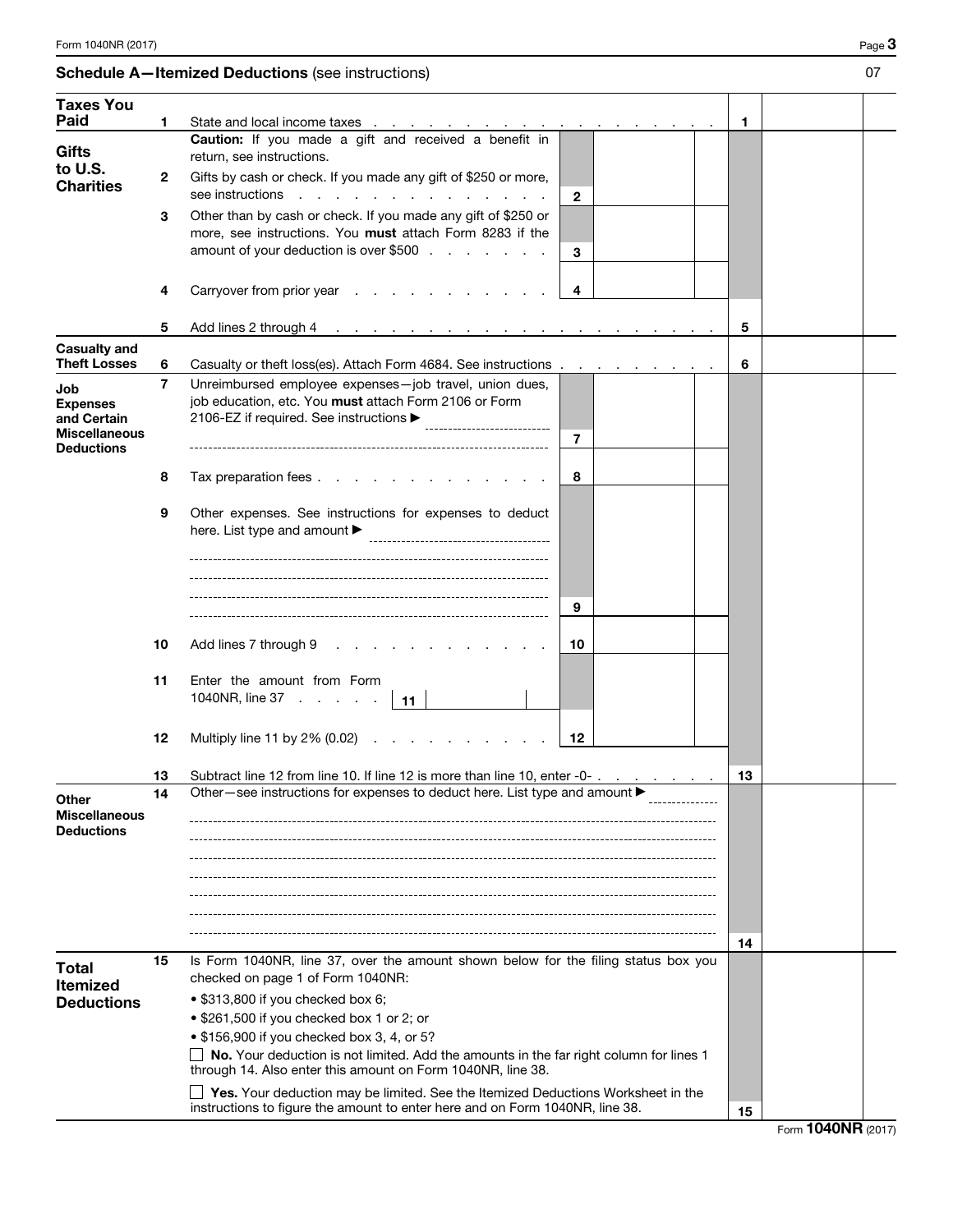| Schedule NEC-Tax on Income Not Effectively Connected With a U.S. Trade or Business (see instructions) |                                                                                                                                                                                                                                |                         |                        |  |  |         |                     |    |  |   |
|-------------------------------------------------------------------------------------------------------|--------------------------------------------------------------------------------------------------------------------------------------------------------------------------------------------------------------------------------|-------------------------|------------------------|--|--|---------|---------------------|----|--|---|
|                                                                                                       | Enter amount of income under the appropriate rate of tax (see instructions)                                                                                                                                                    |                         |                        |  |  |         |                     |    |  |   |
|                                                                                                       | Nature of income                                                                                                                                                                                                               |                         | (a) $10%$<br>(b) $15%$ |  |  | (c) 30% | (d) Other (specify) |    |  |   |
|                                                                                                       |                                                                                                                                                                                                                                |                         |                        |  |  |         |                     | %  |  | % |
|                                                                                                       | Dividends paid by:                                                                                                                                                                                                             |                         |                        |  |  |         |                     |    |  |   |
| а                                                                                                     | U.S. corporations in the contract of the contract of the contract of the contract of the contract of the contract of the contract of the contract of the contract of the contract of the contract of the contract of the contr | 1a                      |                        |  |  |         |                     |    |  |   |
|                                                                                                       |                                                                                                                                                                                                                                | 1 <sub>b</sub>          |                        |  |  |         |                     |    |  |   |
| 2                                                                                                     | Interest:                                                                                                                                                                                                                      |                         |                        |  |  |         |                     |    |  |   |
| а                                                                                                     |                                                                                                                                                                                                                                | <b>2a</b>               |                        |  |  |         |                     |    |  |   |
|                                                                                                       | Paid by foreign corporations                                                                                                                                                                                                   | 2 <sub>b</sub>          |                        |  |  |         |                     |    |  |   |
|                                                                                                       |                                                                                                                                                                                                                                | 2c                      |                        |  |  |         |                     |    |  |   |
| з                                                                                                     | Industrial royalties (patents, trademarks, etc.)                                                                                                                                                                               | $\mathbf{3}$            |                        |  |  |         |                     |    |  |   |
|                                                                                                       | Motion picture or T.V. copyright royalties                                                                                                                                                                                     | $\overline{\mathbf{4}}$ |                        |  |  |         |                     |    |  |   |
| 5                                                                                                     | Other royalties (copyrights, recording, publishing, etc.)                                                                                                                                                                      | $5\phantom{.0}$         |                        |  |  |         |                     |    |  |   |
| 6                                                                                                     | Real property income and natural resources royalties                                                                                                                                                                           | 6                       |                        |  |  |         |                     |    |  |   |
|                                                                                                       |                                                                                                                                                                                                                                | $\overline{7}$          |                        |  |  |         |                     |    |  |   |
| 8                                                                                                     |                                                                                                                                                                                                                                | 8                       |                        |  |  |         |                     |    |  |   |
| 9                                                                                                     | Capital gain from line 18 below                                                                                                                                                                                                | 9                       |                        |  |  |         |                     |    |  |   |
| 10                                                                                                    | Gambling-Residents of Canada only. Enter net income in column (c).                                                                                                                                                             |                         |                        |  |  |         |                     |    |  |   |
|                                                                                                       | If zero or less, enter -0-.                                                                                                                                                                                                    |                         |                        |  |  |         |                     |    |  |   |
| a                                                                                                     | Winnings                                                                                                                                                                                                                       |                         |                        |  |  |         |                     |    |  |   |
| h                                                                                                     | Losses<br>and the contract of the contract of the contract of                                                                                                                                                                  | 10 <sub>c</sub>         |                        |  |  |         |                     |    |  |   |
| 11                                                                                                    | Gambling winnings-Residents of countries other than Canada.                                                                                                                                                                    |                         |                        |  |  |         |                     |    |  |   |
|                                                                                                       |                                                                                                                                                                                                                                | 11                      |                        |  |  |         |                     |    |  |   |
| $12 \,$                                                                                               | Other (specify) $\blacktriangleright$                                                                                                                                                                                          |                         |                        |  |  |         |                     |    |  |   |
|                                                                                                       |                                                                                                                                                                                                                                | 12                      |                        |  |  |         |                     |    |  |   |
| 13                                                                                                    | Add lines 1a through 12 in columns (a) through (d) $\ldots$ $\ldots$ $\ldots$                                                                                                                                                  | 13                      |                        |  |  |         |                     |    |  |   |
| 14                                                                                                    | Multiply line 13 by rate of tax at top of each column $\ldots$ $\ldots$ $\ldots$                                                                                                                                               | 14                      |                        |  |  |         |                     |    |  |   |
| 15                                                                                                    | Tax on income not effectively connected with a U.S. trade or business. Add columns (a) through (d) of line 14. Enter the total here and on                                                                                     |                         |                        |  |  |         |                     | 15 |  |   |
|                                                                                                       | <b>Capital Gains and Losses From Sales or Exchanges of Property</b>                                                                                                                                                            |                         |                        |  |  |         |                     |    |  |   |
|                                                                                                       | Enter only the canital gains and $\ $ .<br>f11055<br>$(n)$ GAIN                                                                                                                                                                |                         |                        |  |  |         |                     |    |  |   |

| Enter only the capital gains and<br>losses from property sales or<br>that are<br>exchanges<br>from<br>within the United<br>sources<br>States and not effectively | 16                                                                                                                                    | (a) Kind of property and description<br>(if necessary, attach statement of<br>descriptive details not shown below)                                                                                                                                                          | (b) Date<br>acquired<br>(mo., day, yr.) | (c) Date<br>sold<br>(mo., day, yr.) | (d) Sales price |  | (e) Cost or other<br>basis |  | (f) LOSS<br>If (e) is more<br>than (d), subtract (d)<br>from (e) |  | (g) GAIN<br>If (d) is more<br>than (e), subtract (e)<br>from (d) |  |
|------------------------------------------------------------------------------------------------------------------------------------------------------------------|---------------------------------------------------------------------------------------------------------------------------------------|-----------------------------------------------------------------------------------------------------------------------------------------------------------------------------------------------------------------------------------------------------------------------------|-----------------------------------------|-------------------------------------|-----------------|--|----------------------------|--|------------------------------------------------------------------|--|------------------------------------------------------------------|--|
| connected with a U.S. business.                                                                                                                                  |                                                                                                                                       |                                                                                                                                                                                                                                                                             |                                         |                                     |                 |  |                            |  |                                                                  |  |                                                                  |  |
| Do not include a gain or loss on<br>disposing of a U.S. real<br>property interest; report these                                                                  |                                                                                                                                       |                                                                                                                                                                                                                                                                             |                                         |                                     |                 |  |                            |  |                                                                  |  |                                                                  |  |
| gains and losses on Schedule D<br>(Form 1040).                                                                                                                   |                                                                                                                                       |                                                                                                                                                                                                                                                                             |                                         |                                     |                 |  |                            |  |                                                                  |  |                                                                  |  |
|                                                                                                                                                                  |                                                                                                                                       |                                                                                                                                                                                                                                                                             |                                         |                                     |                 |  |                            |  |                                                                  |  |                                                                  |  |
| Report property sales or<br>exchanges that are effectively                                                                                                       |                                                                                                                                       |                                                                                                                                                                                                                                                                             |                                         |                                     |                 |  |                            |  |                                                                  |  |                                                                  |  |
| connected with a U.S. business<br>on Schedule D (Form 1040),                                                                                                     | 17                                                                                                                                    | Add columns (f) and (g) of line $16$<br>17<br>a construction of the construction of the construction of the construction of the construction of the construction of the construction of the construction of the construction of the construction of the construction of the |                                         |                                     |                 |  |                            |  |                                                                  |  |                                                                  |  |
| Form 4797, or both.                                                                                                                                              | <b>Capital gain.</b> Combine columns (f) and (g) of line 17. Enter the net gain here and on line 9 above (if a loss, enter -0-)<br>18 |                                                                                                                                                                                                                                                                             |                                         |                                     |                 |  |                            |  | 18                                                               |  |                                                                  |  |
|                                                                                                                                                                  |                                                                                                                                       |                                                                                                                                                                                                                                                                             |                                         |                                     |                 |  |                            |  |                                                                  |  | $-$ 4040NID $\cos x$                                             |  |

Form 1040NR (2017)